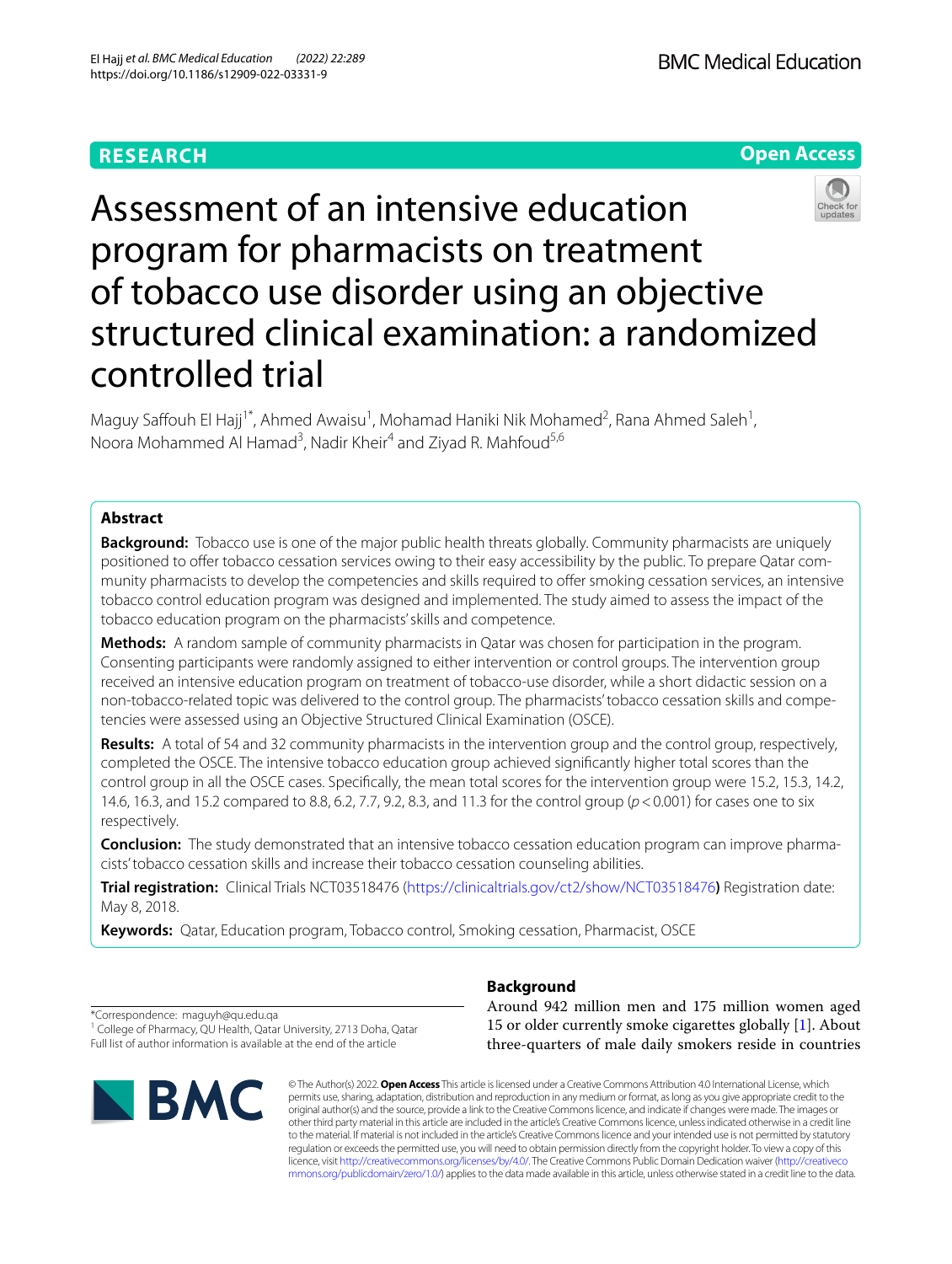with a medium or high human development index (HDI), while half of female daily smokers live in very high-HDI countries [\[1](#page-10-0)]. In Qatar, the prevalence of tobacco smoking among adults is reported as 18.2% [[2\]](#page-10-1). Despite that fewer men smoke typically in Qatar than on average in very high-HDI countries, there are over 260,000 men who smoke cigarettes daily, which makes tobacco use a public health problem in the country [\[2](#page-10-1)]. Hence, it is imperative for all health professionals in Qatar to offer tobacco cessation services to increase quit rates and to prevent non-smokers from starting.

Community pharmacists are uniquely positioned healthcare professionals to offer tobacco cessation services using the 5A's (ask, advise, assess, assist and arrange follow-up) approach, owing to the ease of their accessibility by the public. Evidence has shown that quit rates achieved when pharmacists recommend smoking cessation medications and provide counseling are similar to those achieved by other healthcare professionals [\[3](#page-10-2)]. Additionally, community pharmacists may also provide cost-efective access to smoking cessation therapy [\[4](#page-10-3)]. However, a study conducted among community pharmacists in Qatar confrmed their low involvement in tobacco cessation activities. Moreover, over 80% of community pharmacists never received any formal education or training about tobacco cessation in the past [\[5](#page-10-4)].

Therefore, in an effort to prepare Qatar community pharmacists to have the required knowledge and skills to offer tobacco cessation services, formal tobacco education program is required. The aim of this randomized controlled study is to design, implement, and evaluate an intensive education program on tobacco-use treatment for pharmacists provided by a team of health professional educators in Qatar. The effectiveness of the program was assessed using a multiple-choice-based evaluation instrument and an Objective Structured Clinical Examination (OSCE).

OSCE is a performance-based assessment commonly used and described in the literature to assess clinical skills in health professional education programs  $[6-10]$  $[6-10]$ . Many of such programs have introduced OSCE in their undergraduate education curricula, while in some countries it is used for professional licensure purposes. An OSCE consists of a series of stations, which each examinee needs to go through in a rotational manner over a specifc time. At each station, the candidate is given a simulated scenario or task, which requires performance of particular activities, such as medication history taking, medication counselling, or responding to drug information inquiry [[6–](#page-10-5)[10](#page-10-6)]. An OSCE station can be active (interactive or non-interactive) or inactive (e.g., rest station). Interactive stations usually involve the use of standardized patients (i.e., people who are trained to act as patients with specifc medical conditions or problems, or health professionals with certain requests or tasks). A candidate at an interactive station is then assessed using a standardized rubric by an assessor. Non-interactive stations can be for preparation purposes or for the candidate to resolve a given problem without any direct observation or assessment at that point of time  $[6–10]$  $[6–10]$  $[6–10]$ .

Performance of candidates being assessed via OSCE focuses on cognitive skills, including critical thinking, problem-solving, communication and interpersonal skills. In addition, elements of ethical and professional judgment can be assessed using a well-designed OSCE [[6–](#page-10-5)[10\]](#page-10-6). In this paper, we report the results of an OSCE used for the purpose of assessing the efectiveness of an intensive tobacco education program targeting community pharmacists in Qatar.

## **Methods**

# **Study design**

The study was a randomized controlled trial (RCT) aimed to evaluate the efectiveness of a tobacco-cessation education program for community pharmacists using an OSCE. Community pharmacists were randomly assigned to either an intensive education program on treatment of tobacco-use disorder group (intervention group) or didactic sessions on non-tobacco-related topics (control group). The tobacco dependence treatment skills of participants in both groups were assessed using a six-station OSCE, targeting evidence-based tobacco cessation core competencies. The study methodology is available in details in the published study protocol  $[11]$  $[11]$ . The trial is registered in Clinical Trials. NCT03518476 ([https://clini](https://clinicaltrials.gov/ct2/show/NCT03518476) [caltrials.gov/ct2/show/NCT03518476](https://clinicaltrials.gov/ct2/show/NCT03518476)**)** with the registration date: May 8, 2018.

# **Eligibility of participants and recruitment**

Any licensed pharmacist who practiced in the community pharmacy setting in Qatar was eligible to participate in the study. Pharmacists in training or interns or unlicensed pharmacists were excluded.

A random sample of 529 community pharmacists was chosen for recruitment from among a total list of 1000 pharmacists, provided by the Health Practitioners Registration and Licensing Section of the Qatar Ministry of Public Health.

Consented pharmacists were randomly allocated to the intervention or control groups using permuted block randomization with blocks of size 2, 4, and 6. Randomization was made by the study statistician who was not involved in the recruitment process and was concealed from the research assistants recruiting the participants. Given the nature of the intervention, blinding of the study participants about their assigned groups was not feasible. No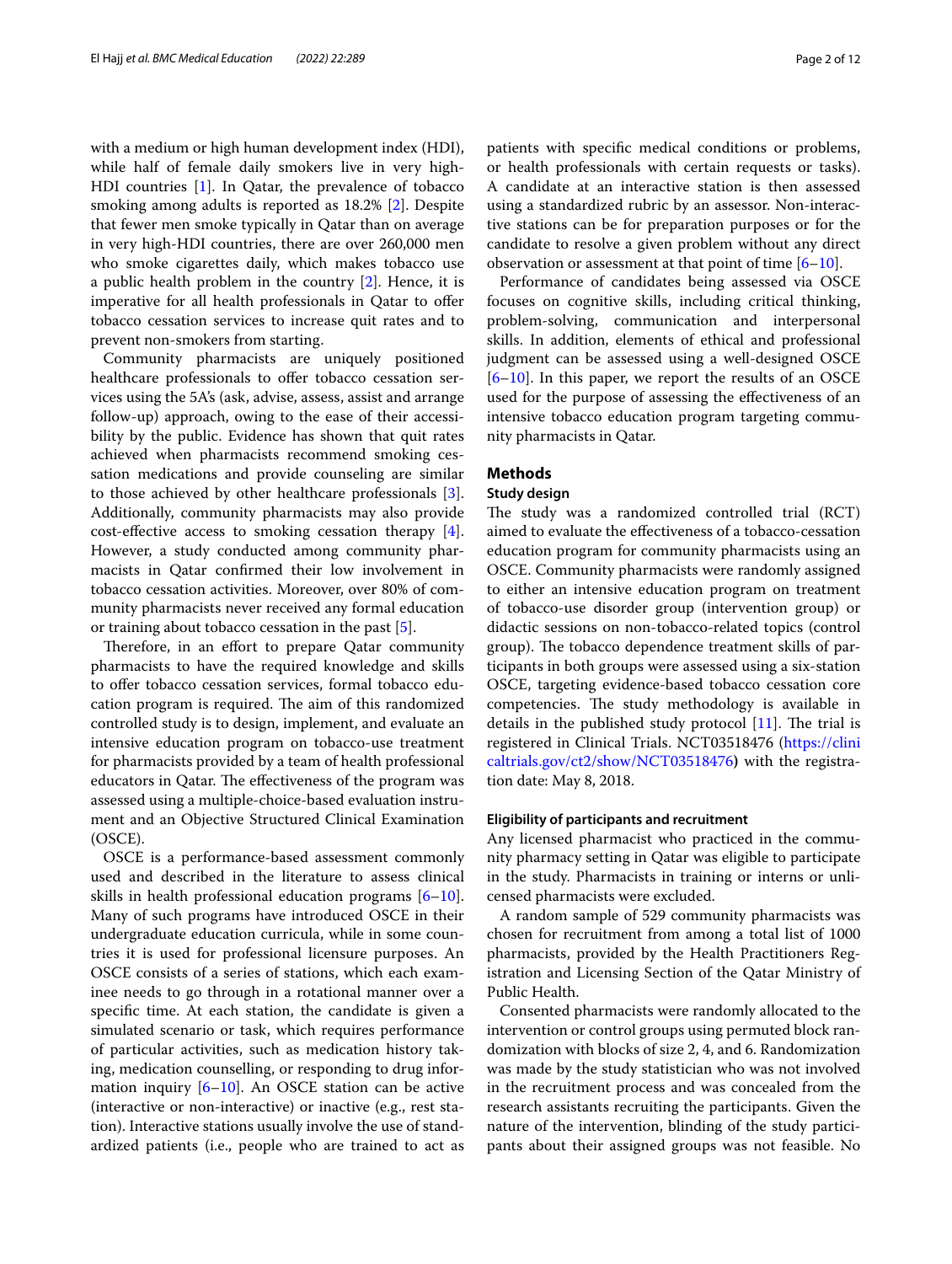incentives were ofered to participants in both groups other than the CE units.

## **Sample size determination**

The sample size estimates were for 54 participants in each group with a power of 80% to detect an efect size of 0.60 between the study groups for the numeric primary outcomes (skills scales) using the independent *t* test with a signifcance level of 2.5%. In addition, with 54 participants per group, the study will be able to detect a difference of at least 27.5% between the two study groups for any dichotomous outcome using the chi-square test with 80% power and a signifcance level of 5%. With a 10% loss-to-follow-up rate assumed, 60 pharmacists were required per group, resulting in 120 pharmacists to be randomized into groups.

#### **Intervention group**

A team of educators, researchers, and clinicians with expertise in tobacco control and tobacco dependence treatment delivered an intensive tobacco education program to participants in the intervention group. The training program was conducted at Qatar University over fourdays with an average of eight contact hours per day (i.e., approximately 32 contact hours). The program materials were developed de novo and targeted the Core Competencies for Evidence-based Treatment of Tobacco Dependence by the Association for the Treatment of Tobacco Use and Dependence (ATTUD) [[12\]](#page-10-8). The training program was accredited with 26.5 CE units by the Qatar Council for Healthcare Practitioners (QCHP) of Qatar Ministry of Public Health.

The training curriculum covered the following topics: (1) Tobacco-use epidemiology in Qatar and globally, (2) Risks and consequences of tobacco use, (3) Benefts of quitting tobacco use, (4) principles of nicotine addiction, 5) Non-pharmacological treatment of tobacco use and dependence 6) Pharmacological treatment of tobacco use and dependence 7) Alternative therapies 8) Counseling and communication skills 9) Relapse prevention 10) Treatment of tobacco use and dependence in special populations 11) Treatment of waterpipe dependence 12) Role of pharmacist in tobacco cessation 13) Establishing a tobacco cessation service 14) Tobacco cessation related professional development 15) Qatar law and ethics. The learning outcomes for each topic were mapped against ATTUD Core Competencies.

The program was delivered through a combination of didactic lectures and active learning strategies including problem-based learning (PBL) exercises using case scenarios, group discussions, games, role plays, videos, simulated practical applications with peers and standardized

patients, self and peer debriefng and performance feedback activities.

# **Control group**

A didactic lecture on women health and contraception was delivered to pharmacists in the control group. This was to prevent contaminating participants' knowledge and skills with tobacco-related elements that could subsequently change their behavior to another level not representative of their tobacco-cessation-related "current practice" or "usual care." Pharmacists in the control group received three CE units accredited by QCHP.

# **Outcome measures**

The main outcome measure was the post-intervention tobacco-cessation skills, assessed through OSCE.

# **Design and structure of OSCE**

A six-station OSCE, which targeted the core competencies and skills covered in the program, was completed by participants in both groups in the same location of the training program. OSCE cases were developed and validated for content and face validity, through several meetings, by a group of educators and researchers experienced in the field of tobacco cessation. The first case targeted tobacco use in a generally healthy female adult patient, the second included a pregnant woman contemplating to stop smoking, the third involved a teenager who smokes, the fourth targeted relapse prevention in a patient who recently quitted and experiencing withdrawal symptoms, the ffth case involved a smoker with cardiovascular disease, and the last case involved a smoker in the precontemplation stage of behavior change. During the OSCE, each participant was allocated 10 min for each case to interact with a standardized patient (SP) in a private counseling room. Each SP was extensively trained by the research team using a validated script for the corresponding case. Performance of participants was assessed by trained assessors (faculty members from the College of Pharmacy and advanced pharmacy practitioners) using assessment checklists designed and validated by the same group of experts. The checklists included both analytical and global assessment sections. The analytical assessment section evaluated the participants' ability to establish rapport, gather relevant information, provide appropriate recommendations and follow-up evaluation for the patient. On the other hand, the global assessment part evaluated the participants' communication skills in general, confdence, and body language using a 5-point rating scale. The number of items in the analytical checklist difered between one case and another. Given the complexity of cases, items were rated on two or three or four level scale (1 to 4 points). Assessors in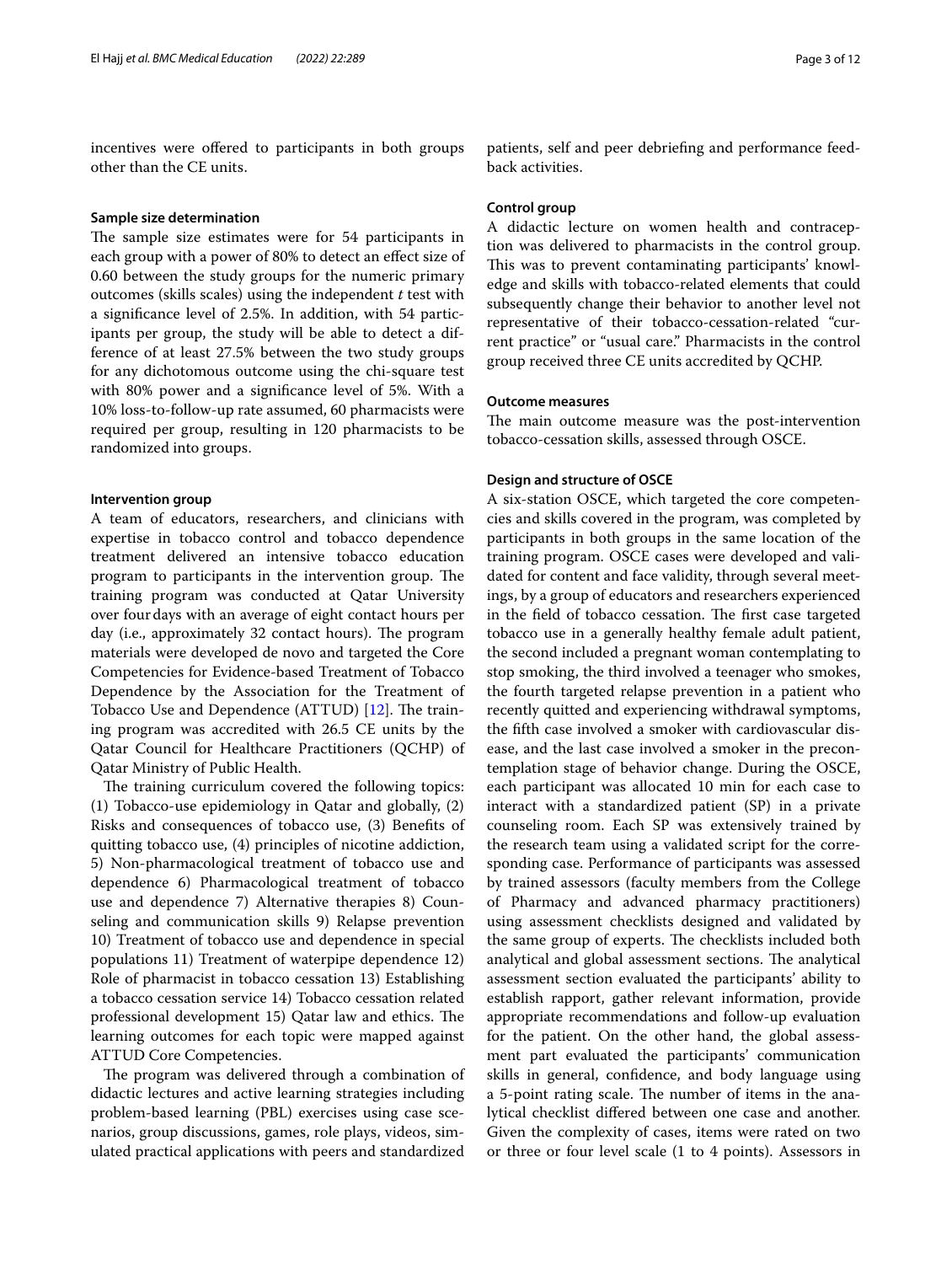every station were trained on how to use the checklists and were blinded regarding the participants' groups. The standardized patient was not involved in rating or assessing the study participants.

# **Statistical analysis**

IBM SPSS software (IBM SPSS® for Windows, Version 24.0; IBM Corp, Armonk, NY, USA) was used for data analyses. The Consolidated Standards of Reporting Trials (CONSORT) guidelines were followed when analyzing the study data [\[13\]](#page-10-9). Demographic and pharmacist education and practice-related questions were summarized using means and standard deviations for numeric variables and frequency (percentage) distributions for categorical variables. These characteristics were compared between the study groups and diferences using the independent t-test or the Chi-square test depending on the scale of measurement of the variable. The primary outcome analyses included comparing the between-group post-training scores on the OSCE using independent t-test and univariate linear regression. Secondary analyses included using linear regression to adjust the main analyses to any potential confounders or diferences in the demographic or work-related participant's characteristics found between the two study groups. The level of

statistical signifcance was set at 2.5% for the total OSCE score and 5% for all other comparisons.

## **Ethical considerations**

The study protocol and all related instruments and forms were reviewed and granted ethical approval by the Qatar University Institutional Review Board (QU-IRB) (approval number: QU-IRB 906-E/18).

# **Results**

# **Recruitment**

Between July and September 2018, 1000 pharmacists were assessed for eligibility and 529 pharmacists were randomly selected and invited through the phone to participate in the study. A total of 164 pharmacists accepted to participate and were randomly allocated to the intervention ( $n = 77, 46.9\%$ ) and control ( $n = 87,53.1\%$ ) groups (Fig. [1](#page-3-0)). Fifty-seven participants (74.0%) received the intensive education on tobacco dependence treatment (the intervention group), while 37 (42.5%) received the education on contraception (the control group).

Fifty-four participants in the intervention group (94.7%) and 32 participants (86.4%) in the control group completed the OSCE. The OSCE was conducted in the same week after the end of both the tobacco education and contraception training groups.

<span id="page-3-0"></span>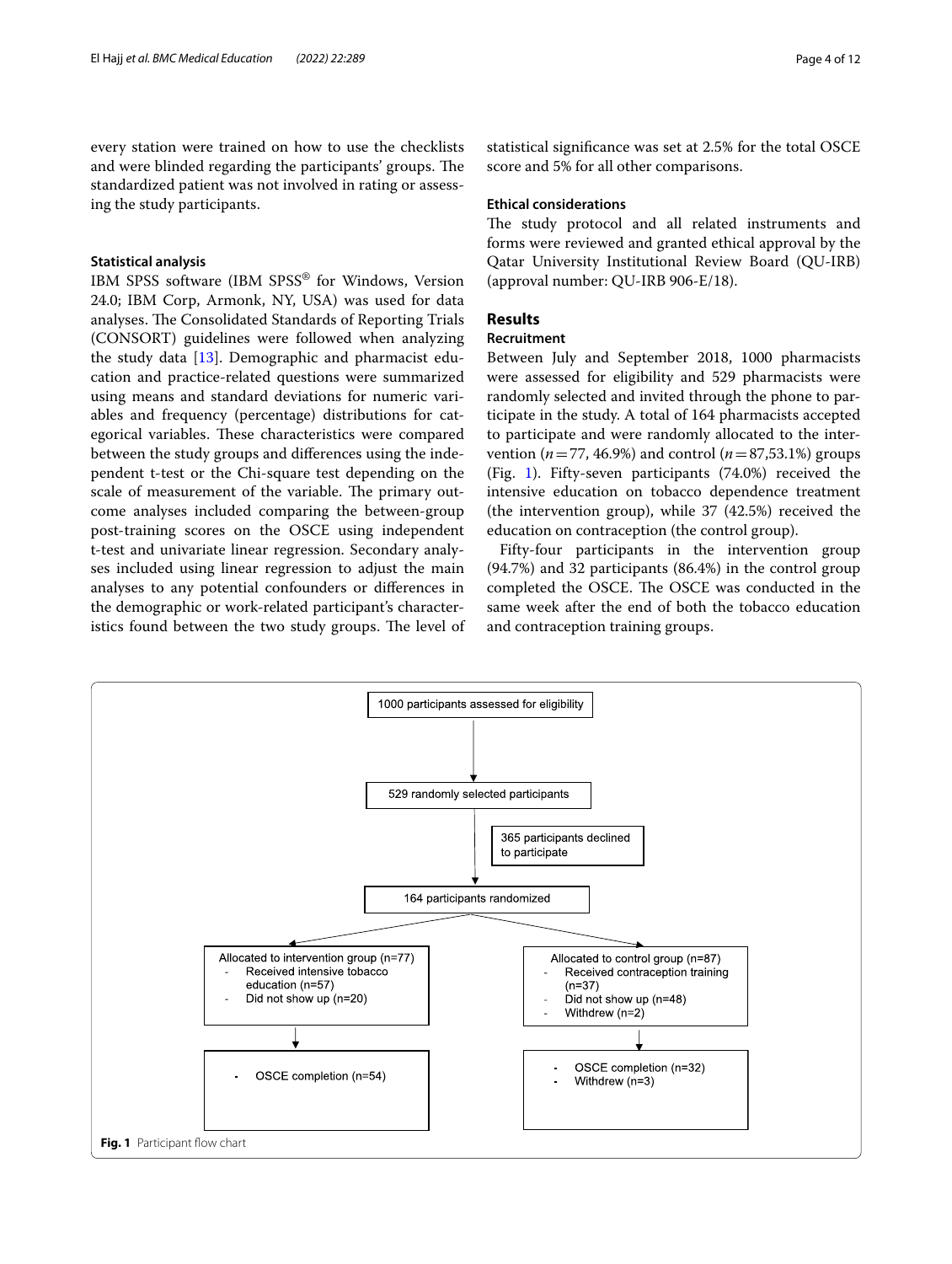were male (56.1%), while most participants in the control group were female  $(55.9%)$  (Table [1](#page-4-0)). The mean age of the participants in the intervention and the control

<span id="page-4-0"></span>**Table 1** Participant socio-demographic and professional characteristics

|                                                             |                            | Intervention<br>group $n = 57$ | Control group $n = 37$ p-value |              |
|-------------------------------------------------------------|----------------------------|--------------------------------|--------------------------------|--------------|
|                                                             |                            | N (%)                          | N (%)                          |              |
| Gender                                                      | Male                       | 32(56.1)                       | 15(44.1)                       | 0.267        |
|                                                             | Female                     | 25 (43.9)                      | 19 (55.9)                      |              |
| Mean Age (SD <sup>a</sup> )                                 |                            | 35.9 years (6.5)               | 34.9 years (6.0)               | 0.482        |
| Country of origin                                           | Egypt                      | 23 (40.3)                      | 13 (39.4)                      | 0.276        |
|                                                             | India                      | 13(22.8)                       | 14 (42.4)                      |              |
|                                                             | Palestine                  | 0(0)                           | 1(3.1)                         |              |
|                                                             | Philippines                | 10(17.5)                       | 4(12.1)                        |              |
|                                                             | Sudan                      | 5(8.8)                         | 1(3)                           |              |
|                                                             | Syria                      | 1(1.8)                         | 0(0)                           |              |
|                                                             | Nepal                      | 2(3.5%)                        | 0(0)                           |              |
|                                                             | Pakistan                   | 3(5.3%)                        | 0(0)                           |              |
| Highest pharmacy academic qualification                     | B.Pharm/BSc Pha            | 48 (85.7)                      | 26 (76.4)                      | 0.606        |
|                                                             | MPharm                     | 5(8.9)                         | 4(11.8)                        |              |
|                                                             | MSc/MPhil/PharmD           | 2(3.6)                         | 2(5.9)                         |              |
|                                                             | Ph.D                       | 1(1.8)                         | 2(5.9)                         |              |
| Country from which the highest pharmacy degree was obtained | Qatar                      | 0(0)                           | 1(2.9)                         | 0.224        |
|                                                             | Egypt                      | 23 (40.3)                      | 12 (34.2)                      |              |
|                                                             | India                      | 13 (22.8)                      | 14(40)                         |              |
|                                                             | Jordan                     | 1(1.8)                         | 1(2.9)                         |              |
|                                                             | Philippines                | 10(17.5)                       | 5(14.2)                        |              |
|                                                             | Sudan                      | 5(8.8)                         | 1(2.9)                         |              |
|                                                             | Syria                      | 1(1.8)                         | 0(0)                           |              |
|                                                             | Pakistan                   | 4(7)                           | 0(0)                           |              |
|                                                             | Australia                  | 0(0)                           | 1(2.9)                         |              |
| Countries where the pharmacists practiced before moving to  | Egypt                      | 23 (40.4)                      | 14 (37.8)                      | 0.808        |
| Qatar                                                       | India                      | 13 (22.8)                      | 14 (37.8)                      | 0.116        |
|                                                             | Philippines                | 10(17.5)                       | 5(13.5)                        | 0.602        |
|                                                             | Sudan                      | 6(10.5)                        | 1(2.7)                         | 0.239        |
|                                                             | Saudi Arabia               | 5(8.8)                         | 2(5.4)                         | 0.7          |
|                                                             | United Arab Emirates (UAE) | 1(1.8)                         | 1(2.7)                         | $\mathbf{1}$ |
|                                                             | No previous practice       | 0(0)                           | $2(5.4\%)$                     | 0.152        |
|                                                             | Pakistan                   | 3(5.3)                         | 0(0)                           | 0.276        |
|                                                             | Nepal                      | 2(3.5)                         | 0(0)                           | 0.518        |
| Years of practicing as a pharmacist in Qatar                | Less than 5 years          | 27 (48.2)                      | 18 (51.4)                      | 0.724        |
|                                                             | $5-10$ years               | 24 (42.9)                      | 13 (37.1)                      |              |
|                                                             | $11-15$ years              | 5(8.9)                         | 3(8.6)                         |              |
|                                                             | More than 16 years         | 0(0)                           | 1(2.9)                         |              |
| Pharmacists' position in the pharmacy                       | Pharmacist in training     | 1(1.8)                         | 1(2.9)                         | 0.226        |
|                                                             | Staff pharmacist           | 36 (63.2)                      | 16(45.7)                       |              |
|                                                             | Pharmacy supervisor        | 9(15.8)                        | 5(14.3)                        |              |
|                                                             | Pharmacy manager           | 11(19.3)                       | 12 (34.2)                      |              |
|                                                             | Senior pharmacist          | 0(0)                           | 1(2.9)                         |              |

<sup>a</sup> Standard Deviation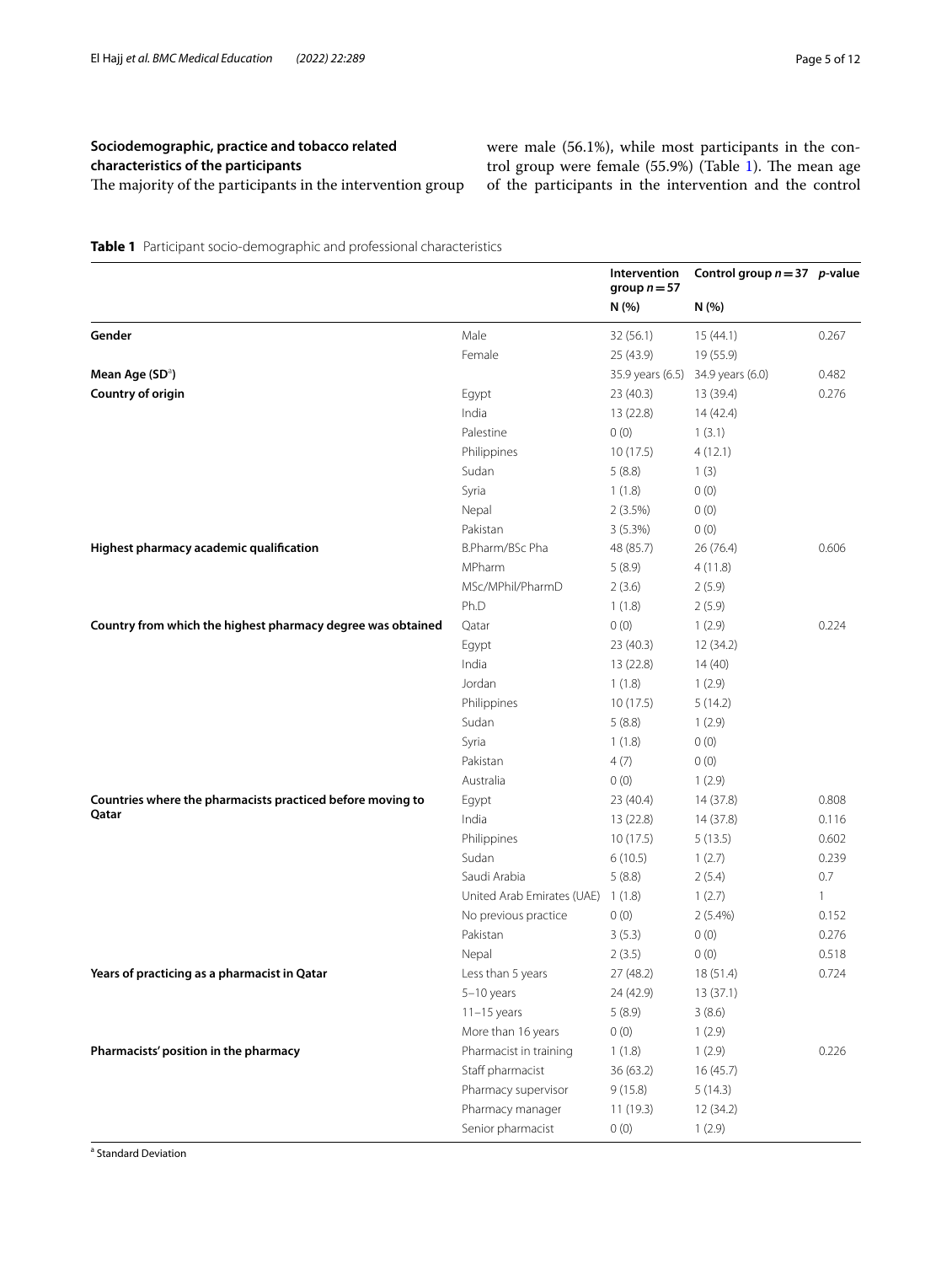groups was around 36 years and 35 years, respectively. The highest pharmacy academic qualification for participants in both the intervention and the control groups was B.Pharm/BSc Pharm with proportions of 85.7% and 76.4%, respectively. There were no statistically signifcant diferences between the two groups in terms of participants' baseline characteristics. In addition, there were no signifcant diferences between the two groups in relation to their tobacco use status and prior training received on tobacco use management (Table [2\)](#page-5-0). Majority (>80%) of participants in both groups were non-smokers. Among the current smokers, those in the intervention group were smoking more cigarettes per day than those in the control group; 12.5 vs. 3, respectively. Almost all participants reported not having any previous training on tobacco use management.

# **Post-intervention tobacco cessation skills and competencies**

Table [3](#page-6-0) summarizes the results for the OSCE cases for both intervention and control groups.

# *Developing rapport scores*

Pharmacists in the intervention group achieved signifcantly higher total scores for establishing rapport with patients than those in the control group across all the OSCE cases. For example, the mean scores for establishing rapport in the intervention group ranged from 2.5 to 3.2 compared to 0.5 to 1.3 in the control group for cases one to six.

# *Data gathering scores*

Pharmacists who received the intensive tobacco-related education performed better in data gathering than those who received the contraception training. The mean scores for data gathering were signifcantly higher in the intervention group than the control group across all the OSCE cases except for case number six. For cases one to fve, the mean scores for the intervention group ranged from 5.0 to 6.3 versus 2.5 to 4.6 in the control group.

# *Management strategies scores*

With respect to management strategies, the case-specifc OSCE scores ranged from 2.1 to 3.5 in the intervention group and 0.4 to 2.2 in the control group. For cases one to six, pharmacists in the intervention group achieved signifcantly higher total scores than did those in the control group.

# *Follow up/monitoring scores*

Pharmacists in the intervention group offered appropriate follow-up/monitoring plans with signifcantly higher mean scores than those in the control group. The mean scores range for follow-up for the intervention group were 0.4 to 0.8 compared to the control group range of mean scores of 0.1–0.4 for cases one, two, three, fve and six. There was no follow-up/monitoring section for case four.

# *Global assessment scores per case*

In addition, the global assessment scores were signifcantly higher for the intervention group than the control group in all the cases except cases three and six. The mean global assessment scores for cases one, two, four and fve ranged from 3.2 to 3.7 versus 2.1 to 2.6 for the intervention group compared to the control group.

# *Total analytical and total OSCE scores*

Total analytical scores (i.e. combined scores for establishing rapport, data gathering, management strategies, and follow-up) were signifcantly greater in the group of pharmacists who received the intensive tobacco-related education in all the OSCE cases (Table [4](#page-8-0)).

The intensive tobacco education group achieved significantly higher overall total score than the control group for all the OSCE cases. Specifcally, the mean total scores for the intervention group ranged from 14.2 to 16.3 compared to 6.2 to 11.3 for the control group for cases one to six (Table  $4$ ).

After adjustment for potential confounders: age, gender, years of practicing as pharmacist in Qatar, smoking

## <span id="page-5-0"></span>**Table 2** Tobacco-related characteristics of participants

|                                                                         |                      | Intervention group | Control group | P-value |
|-------------------------------------------------------------------------|----------------------|--------------------|---------------|---------|
|                                                                         |                      | N(% )              | N(%)          |         |
| Smoking status                                                          | Ex-tobacco user      | 6(10.7)            | 2(5.9)        | 0.895   |
|                                                                         | Current tobacco user | 3(5.4)             | 2(5.9)        |         |
|                                                                         | Non-tobacco user     | 47 (83.9)          | 30 (88.2)     |         |
| Number of cigarettes per day for current smoker Mean (SD <sup>a</sup> ) |                      | 12.5(3.5)          | 3(2.8)        | 0.097   |
| Previous training on tobacco use                                        | Yes                  | 2(3.8)             | 5(15.6)       | 0.100   |
| and treatment                                                           | No                   | 50 (96.2)          | 27 (84.4)     |         |

<sup>a</sup> Standard Deviation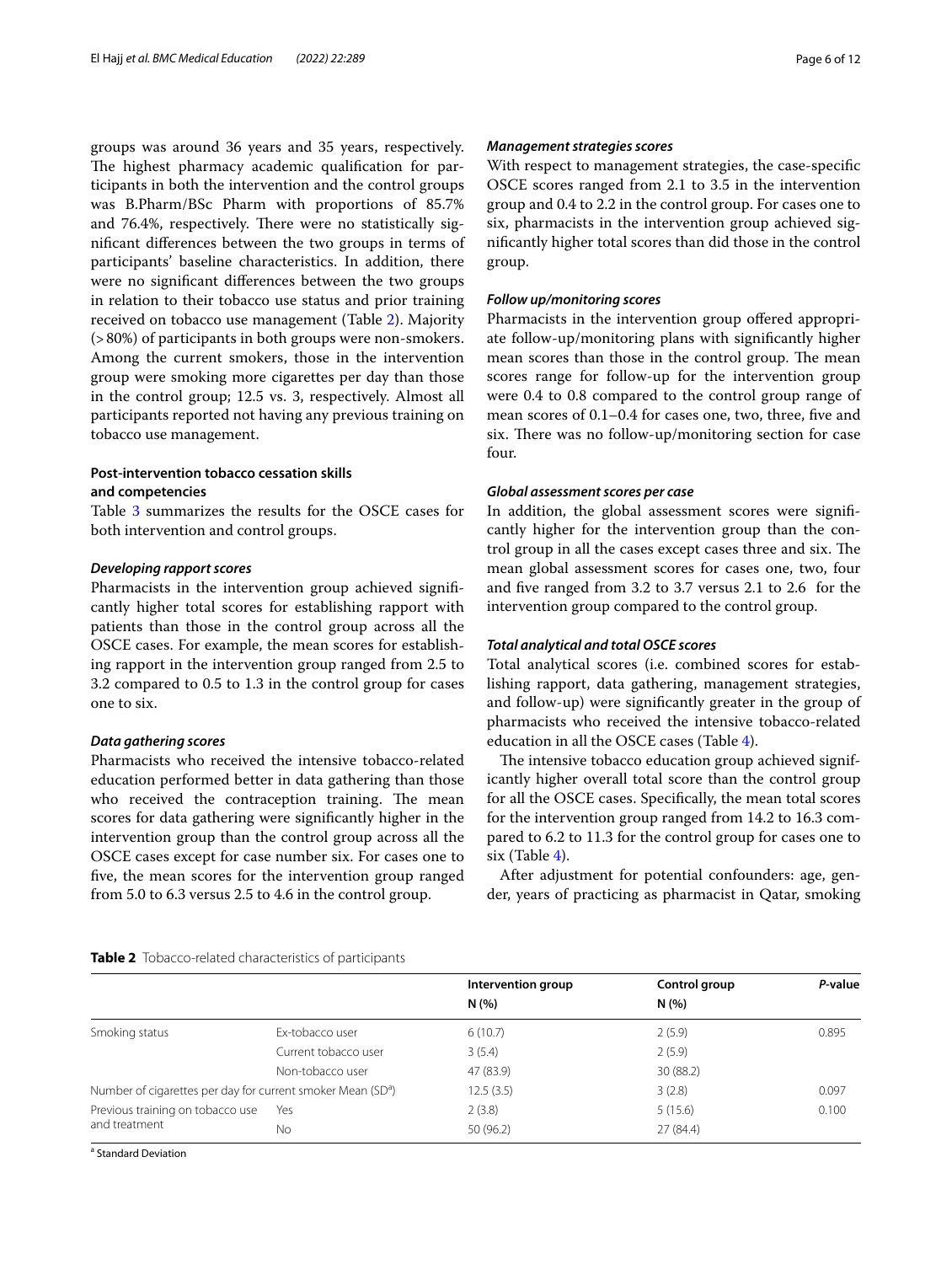# <span id="page-6-0"></span>Table 3 Summary of OSCE<sup>a</sup> results

|                                                                                                                             | Intervention<br>group $n = 54$<br>N(% | Control group p-value<br>$n = 32$<br>N(% ) |            |
|-----------------------------------------------------------------------------------------------------------------------------|---------------------------------------|--------------------------------------------|------------|
| Mean (SD <sup>b</sup> ) total score for Developing rapport                                                                  |                                       |                                            |            |
| Case 1: 'Healthy' adult smoker<br>Possible score range: 0-5                                                                 | 2.8(0.9)                              | 1.0(0.7)                                   | $< 0.001*$ |
| Case 2: Pregnant smoker<br>Possible score range: 0-5                                                                        | 2.7(1.1)                              | 0.8(0.8)                                   | $< 0.001*$ |
| Case 3: Teenager smoker<br>Possible score range: 0-5                                                                        | 2.8(1.1)                              | 0.5(0.8)                                   | $< 0.001*$ |
| Case 4: Relapse prevention in a patient who recently quit smoking and has withdrawal symptoms<br>Possible score range: 0-5  | 2.5(1.0)                              | 0.9(0.9)                                   | $< 0.001*$ |
| Case 5: Smoker with cardiovascular diseases<br>Possible score range: 0-5                                                    | 2.6(1.0)                              | 1.1(0.7)                                   | $< 0.001*$ |
| Case 6: Smoker in precontemplation stage of change<br>Possible score range: 0-4                                             | 3.2(1.1)                              | 1.3(0.8)                                   | $< 0.001*$ |
| Mean (SD <sup>b</sup> ) total score for Gathering information                                                               |                                       |                                            |            |
| Case 1: 'Healthy' adult smoker<br>Possible score range: 0-11                                                                | 5.0(1.6)                              | 2.8(1.5)                                   | $< 0.001*$ |
| Case 2: Pregnant smoker<br>Possible score range: 0-12                                                                       | 6.2(2.2)                              | 2.5(1.6)                                   | $< 0.001*$ |
| Case 3: Teenager smoker<br>Possible score range: 0-9                                                                        | 5.2(1.6)                              | 3.0(1.6)                                   | $< 0.001*$ |
| Case 4: Relapse prevention in a patient who recently quit smoking and has withdrawal symptoms<br>Possible score range: 0-13 | 6.0(2.3)                              | 4.6(2.1)                                   | $0.005*$   |
| Case 5: Smoker with cardiovascular diseases<br>Possible score range: 0-12                                                   | 6.3(2.1)                              | 3.1(1.6)                                   | $< 0.001*$ |
| Case 6: Smoker in precontemplation stage of change<br>Possible score range: 0-11                                            | 5.0(2.0)                              | 4.4(2.4)                                   | 0.184      |
| Mean (SD <sup>b</sup> ) total score for Management Strategies                                                               |                                       |                                            |            |
| Case 1: 'Healthy' adult smoker<br>Possible score range: 0-10                                                                | 3.5(1.7)                              | 2.2(1.2)                                   | $< 0.001*$ |
| Case 2: Pregnant smoker<br>Possible score range: 0-6                                                                        | 2.2(1.4)                              | 0.4(0.7)                                   | $< 0.001*$ |
| Case 3: Teenager smoker<br>Possible score range: 0-7                                                                        | 2.1(1.6)                              | 1.1(1.1)                                   | $0.002*$   |
| Case 4: Relapse prevention in a patient who recently quit smoking and has withdrawal symptoms<br>Possible score range: 0-9  | 2.8(1.3)                              | 1.7(1.3)                                   | $< 0.001*$ |
| Case 5: Smoker with cardiovascular diseases<br>Possible score range: 0-10                                                   | 3.0(1.9)                              | 1.3(1.3)                                   | $< 0.001*$ |
| Case 6: Smoker in precontemplation stage of change<br>Possible score range: 0-7                                             | 3.0(1.5)                              | 2.2(1.7)                                   | $0.025*$   |
| Mean (SD <sup>b</sup> ) total score for Monitoring/follow-up                                                                |                                       |                                            |            |
| Case 1: 'Healthy' adult smoker<br>Possible score range: 0-1                                                                 | 0.8(0.4)                              | 0.4(0.5)                                   | $< 0.001*$ |
| Case 2: Pregnant smoker<br>Possible score range: 0-2                                                                        | 0.8(0.7)                              | 0.1(0.3)                                   | $< 0.001*$ |
| Case 3: Teenager smoker<br>Possible score range: 0-1                                                                        | 0.7(0.4)                              | 0.2(0.4)                                   | $< 0.001*$ |
| Case 4: Relapse prevention in a patient who recently quit smoking and has withdrawal symptoms<br>Possible score range: -    |                                       |                                            |            |
| Case 5: Smoker with cardiovascular diseases<br>Possible score range: 0-1                                                    | 0.7(0.4)                              | 0.2(0.4)                                   | $< 0.001*$ |
| Case 6: Smoker in precontemplation stage of change<br>Possible score range: 0-1                                             | 0.4(0.4)                              | 0.1(0.3)                                   | $0.001*$   |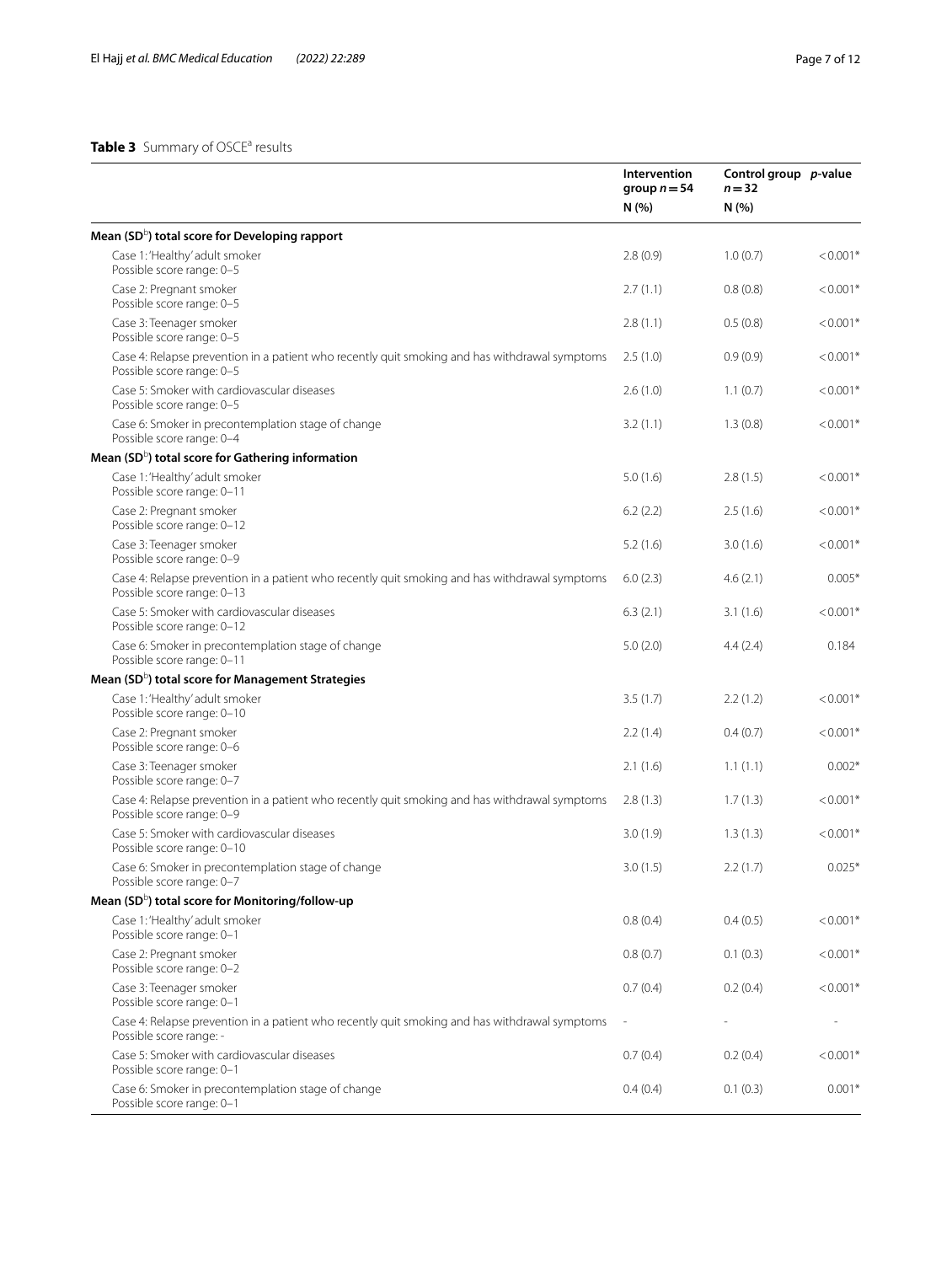# **Table 3** (continued)

|                                                                                                                            | <b>Intervention</b><br>group $n = 54$ | Control group p-value<br>$n = 32$ |            |
|----------------------------------------------------------------------------------------------------------------------------|---------------------------------------|-----------------------------------|------------|
|                                                                                                                            | N(%                                   | N(% )                             |            |
| Mean $(SD^{\circ})$ total score for global assessment                                                                      |                                       |                                   |            |
| Case 1: 'Healthy' adult smoker<br>Possible score range: 0-5                                                                | 3.2(1.4)                              | 2.4(1.1)                          | $0.01*$    |
| Case 2: Pregnant smoker<br>Possible score range: 0-5                                                                       | 3.6(1.0)                              | 2.4(1.3)                          | $< 0.001*$ |
| Case 3: Teenager smoker<br>Possible score range: 0-5                                                                       | 3.5(1.4)                              | 3.0(1.6)                          | 0.145      |
| Case 4: Relapse prevention in a patient who recently quit smoking and has withdrawal symptoms<br>Possible score range: 0-5 | 3.4(1.2)                              | 2.1(1.2)                          | $< 0.001*$ |
| Case 5: Smoker with cardiovascular diseases<br>Possible score range: 0-5                                                   | 3.7(1.1)                              | 2.6(1.6)                          | $< 0.001*$ |
| Case 6: Smoker in precontemplation stage of change<br>Possible score range: 0-5                                            | 3.6(1.1)                              | 3.3(1.2)                          | 0.256      |

<sup>a</sup> Objective Structured Clinical Examination

<sup>b</sup> Standard Deviation

status and previous training in relation to tobacco use and treatment, the intensive tobacco education group achieved, on average, signifcantly higher adjusted overall total analytical and total OSCE scores than the control group for all the OSCE cases. (Table [4](#page-8-0)).

# **Discussion**

To our knowledge, this is the frst randomized controlled trial (RCT) conducted in Qatar and the Middle East that involved designing, implementing, and evaluating an intensive education program on tobacco use and dependence disorder treatment for community pharmacists using an Objective Structured Clinical Examination (OSCE). Overall, the outcomes of this study showed that an intensive tobacco education program signifcantly enhances community pharmacists' skills and competencies on tobacco cessation. Generally, the pharmacists who received the tobacco cessation training achieved higher scores in developing rapport, data gathering, disease management, and patient follow up/monitoring compared to those who did not. These results are comparable to the fndings of other studies, which involved pharmacists or pharmacy students elsewhere [[14,](#page-10-10) [15](#page-10-11)].

The current study demonstrated the feasibility and the benefts of implementing an educational training on tobacco cessation for community pharmacists in Qatar. Evidence supports the real-life benefts of smoking cessation-training programs on pharmacists' ability to ofer smoking cessation  $[16–18]$  $[16–18]$ . One study showed that pharmacists are more likely to counsel patients on stopping smoking and to offer advice on the appropriate use of smoking cessation products when they are provided with training on smoking cessation  $[16]$  $[16]$  $[16]$ . In addition, a RCT indicated that smoking cessation rates and the possibility to quit smoking were signifcantly higher for patients who were counseled by trained pharmacists compared to those counseled by non-trained pharmacists [[17\]](#page-10-14). Given the accessibility of community pharmacists to the general population and since most community pharmacists in Qatar are interested in offering smoking cessation counseling, [\[5](#page-10-4)] extensive training programs on tobacco cessation should be part of a continuous professional development (CPD) for pharmacists in Qatar. These programs can equip pharmacists with the needed skills and knowledge to overcome the burden of tobacco use in Qatar.

Diferent interventions and training programs related to tobacco cessation have been implemented and assessed for efectiveness among healthcare students and professionals using OSCE  $[19-26]$  $[19-26]$  $[19-26]$ . For instance, OSCE was utilized in Denver and Minneapolis, USA to assess the performance of primary care clinicians who were randomized to receive either moderate or high intensity training for motivational interviewing  $(MI)$  to address tobacco use  $[19]$  $[19]$ . Clinicians in the high intensity training had signifcantly higher scores during the OSCE as compared to those in the moderate intensity group for three of six global Motivational Interviewing Treatment Integrity scale scores [[19](#page-10-15)]. The practical skills of third year medical students at a German medical school, who were randomly allocated to either an online course or an attendance course on smoking cessation, were also measured through an OSCE [\[20\]](#page-10-16). Overall, median OSCE scores were higher in the attendance group (70.8% vs. 62.8%;  $p = 0.087$ ), but a statistical signifcance was only found in one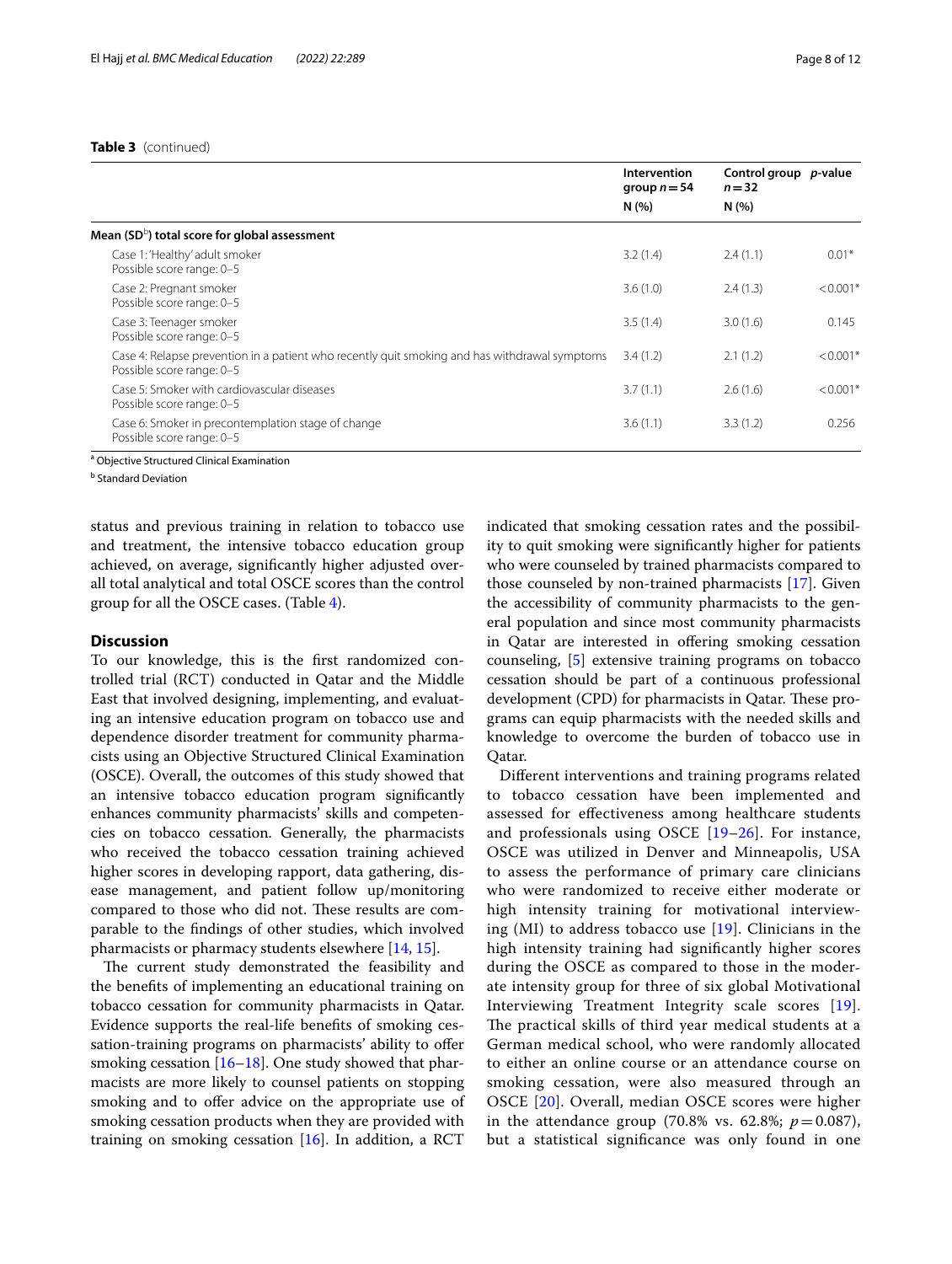<span id="page-8-0"></span>

| ١<br>l<br>١                               |
|-------------------------------------------|
| l<br>Ī<br>I<br>ţ<br>J<br>I<br>١<br>I<br>١ |
| Ï<br>j<br>١<br>ł                          |
| I<br>S<br>d<br>₹<br>S                     |
| $\mathfrak{c}$<br>I<br>í<br>Ì             |
| j<br>5<br>I<br>١                          |
| ī<br>Ī                                    |
| ļ<br>I                                    |
|                                           |
| d<br>ı<br>ļ                               |
| ı<br>l<br>Ï<br>١                          |

|                                                                                               | dho.fb | 5u<br>Smoking traini  | training group<br>Contraception |                       |                   | Unadjusted mean difference |          |                      |                | Adjusted <sup>a</sup> mean difference |          |                  |
|-----------------------------------------------------------------------------------------------|--------|-----------------------|---------------------------------|-----------------------|-------------------|----------------------------|----------|----------------------|----------------|---------------------------------------|----------|------------------|
|                                                                                               | Mean   | Deviation<br>Standard | Mean                            | Deviation<br>Standard | Mean              | Standard Error             | p-value  | $\tilde{\mathbf{r}}$ | Mean           | Standard Error                        | p-value  | $R^2$ — adjusted |
| Case 1: 'Healthy' adult smoker                                                                |        |                       |                                 |                       |                   |                            |          |                      |                |                                       |          |                  |
| Total Analytical Score (# of items:26)                                                        | 12.1   | 3.0                   | 64                              | 2.4                   | 5.7               | $\frac{6}{2}$              | $0.001*$ | 49.7%                | 63             | 0.60                                  | $0.001*$ | 63.3%            |
| Final Score                                                                                   | 15.2   | 4.0                   | 8.8                             | $\overline{31}$       | 6.4               | 0.8                        | $0.001*$ | 41.8%                | 7.2            | 0.80                                  | $0.00*$  | 59.2%            |
| Case 2: Pregnant smoker                                                                       |        |                       |                                 |                       |                   |                            |          |                      |                |                                       |          |                  |
| Total Analytical Score (# of items:24)                                                        | 11.8   | 3.8                   | 3.8                             | 2.2                   | $\frac{8}{8}$     | $\overline{0}$ .           | $0.001*$ | 58.9%                | 84             | 0.84                                  | $0.001*$ | 59.7%            |
| Final Score                                                                                   | 15.3   |                       | 62                              | 3.0                   | 5                 | 0.9                        | $0.001*$ | 55.3%                | 9.6            | $\overline{0}$                        | $0.001*$ | 58.1%            |
| Case 3: Smoking teenager                                                                      |        |                       |                                 |                       |                   |                            |          |                      |                |                                       |          |                  |
| Total Analytical Score (# of items:20)                                                        | 10.7   | 3.4                   | 4.7                             | 2.3                   | $\overline{6}$ .0 | $\overline{0}$             | $0.001*$ | 48.7%                | 63             | 0.75                                  | $0.001*$ | 50.7%            |
| Final Score                                                                                   | 14.2   |                       | 7.7                             | 3.4                   | 6.5               | 0.9                        | $0.001*$ | 39.1%                | $\overline{z}$ | 0.98                                  | $0.001*$ | 43.0%            |
| Case 4: Relapse prevention in a patient who recently quit smoking and has withdrawal symptoms |        |                       |                                 |                       |                   |                            |          |                      |                |                                       |          |                  |
| Total Analytical Score (# of items:26)                                                        | 11.2   | 3.4                   | Ξ                               | 3.4                   | ₹                 | $\frac{8}{2}$              | $0.001*$ | 26.1%                | 3.6            | 0.86                                  | $0.001*$ | 19.6%            |
| Final Score                                                                                   | 14.6   |                       | 9.2                             | 44                    | 54                | $\supseteq$                | $0.001*$ | 27.7%                | 4.9            | 1.10                                  | $0.001*$ | 21.7%            |
| Case 5: Smoker with cardiovascular diseases                                                   |        |                       |                                 |                       |                   |                            |          |                      |                |                                       |          |                  |
| Total Analytical Score (# of items:27) 12.6                                                   |        | 3.9                   | 5.7                             | 2.7                   | 7.0               | $\frac{8}{2}$              | $0.001*$ | 48.6%                | 6.9            | 0.83                                  | $0.001*$ | 53.1%            |
| Final Score                                                                                   | 16.3   | 47                    | 83                              | 3.6                   | 8.0               | $\frac{0}{1}$              | $0.001*$ | 45.4%                | 82             | 1.05                                  | $0.001*$ | 50.1%            |
| Case 6: Smoker in precontemplation stage of change                                            |        |                       |                                 |                       |                   |                            |          |                      |                |                                       |          |                  |
| Total Analytical Score (# of items:23) 11.7                                                   |        | 3.6                   | $\overline{\infty}$             | $\frac{4}{10}$        | 3.6               | $\overline{0}$             | $0.001*$ | 18.5%                | 43             | 0.90                                  | $0.001*$ | 28.4%            |
| Final Score                                                                                   | 152    | 42                    | 113                             | 4.9                   | 3.9               | $\supseteq$                | $0.001*$ | 15.7%                | 4.5            | 1.05                                  | $0.001*$ | 28.8%            |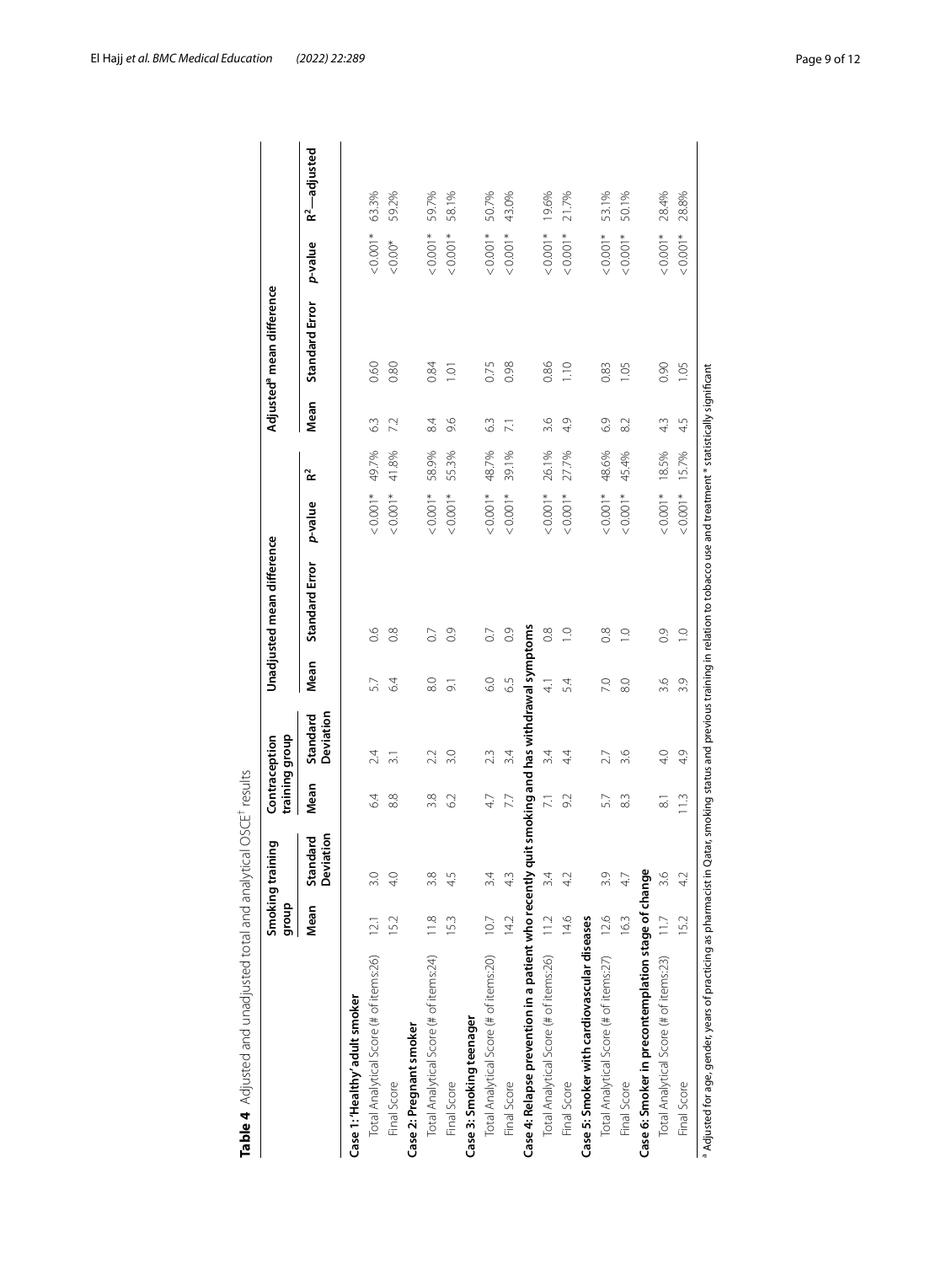single counselling sequence ("Assist": 66.7% vs. 51.4%;  $p=0.049$  [\[20\]](#page-10-16). A prospective intervention study evaluated the efects of a multimodal and interactive teaching module on smoking cessation for medical students in Germany on their knowledge, skills, attitudes, and self-reported practice using written examinations and OSCE. Scores in the OSCE were signifcantly higher in the intervention than those in the control group (71.5% vs. 60.5%; *p* < 0.001) [\[24](#page-10-17)]. Moreover, OSCE utilizing standardized patients was used for assessing tobacco dependence education of frst-year dental students in one U.S. dental school. The investigators concluded that preparing for and participating in the OSCE appeared to contribute to an increase in student tobacco-related knowledge and facilitated their learning [[25\]](#page-10-18). Moreover, another study implemented a teaching intervention on smoking cessation for fourth-year dental students in Germany and assessed its efectiveness on knowledge, communication skills and attitudes using written examinations and OSCE. Students in the intervention group had higher scores in OSCE as compared to the control group (74.9% vs 44.7%; *p* < 0.001; d=2.3) [[26\]](#page-11-0). The results of these programs are promising; however, extrapolating these fndings to the Qatari context is not plausible especially that community pharmacy practice is diferent and unique in Qatar. Hence, designing, implementing and assessing the efectiveness of an intensive tobacco cessation education program targeting Qatar community pharmacists' tobacco cessation skills using OSCE was warranted. The strengths of our program are that the program was designed and aligned according to the Core Competencies for Evidence-based Treatment of Tobacco Dependence by the Association for the Treatment of Tobacco use and Dependence (ATTUD) and the executed OSCE covered the improvement of knowledge and skills of pharmacists across six diferent tobacco-related case scenarios directed to patients with diferent levels of readiness to quit. Another strength of the study as compared to the previous studies was the prospective setup of the study and the inclusion of a control group taking the same assessments.

It is worthwhile to note that no signifcant improvement was observed for the intervention group for the last OSCE case, which is about a patient who was not motivated in quitting smoking (i.e., in the pre-contemplation stage of the transtheoretical model of behavior change). Initiating discussions and establishing rapport with unmotivated smokers is essential for assisting patients to quit. Hence, future training efforts should emphasize more on how to deal with these patients and encourage them to stop smoking. This might be achieved by having more practical cases and simulated scenarios that target unmotivated patients in the training program.

It is noteworthy to mention that the estimated sample size was achieved for the intervention group, but not for the control group. A possible reason for the low enrollment rate in the control group could be the topic itself. Pharmacists may not have been interested in the "women health and contraception" topic versus the " tobacco cessation" topic.

This study has some limitations. First, allocation concealment or blinding of participants was not possible due to the nature of the study design and program. This might have resulted in some bias as the intervention group might have better prepared for the OSCE. Second, the skills of the participants in both groups were not assessed at baseline before receiving the training programs. Third, the predetermined sample size was not achieved especially in the control group due to difficulties in recruiting participants for both the training and the OSCE as most community pharmacists in Qatar do not have fexible working schedules and many have very long working hours. Moreover, in this study we were not able to examine if the study results represent real diferences in the pharmacists' tobacco cessation activities in practice. Despite these limitations, this study showed the usefulness of an intensive tobacco cessation educational program on the skills of community pharmacists. Future studies are required to examine if pharmacists' OSCE performances are translated into real-life smoking cessation counseling interventions in their practice settings. This can be assessed through actual unannounced visits to community pharmacies using standardized patients or simulated clients to evaluate if there are any changes in pharmacists' actual competencies in their clinical settings. Moreover, additional research is warranted to assess the impact of the program on smokers' quitting rates in Qatar.

# **Conclusion**

This study has demonstrated that an intensive tobacco cessation education program can improve pharmacists' objectively measured tobacco cessation skills and increase their abilities of tobacco cessation counseling. Any improvements in pharmacists' tobacco cessation related skills could ultimately decrease tobacco use and dependence among their patients. We believe that the tobacco cessation program that we designed and implemented can be incorporated into a wider and larger scale CPD program in Qatar to develop a critical mass of knowledgeable pharmacists with efective tobacco cessation intervention skills.

#### **Acknowledgements**

We would like to thank the pharmacists who participated in both groups.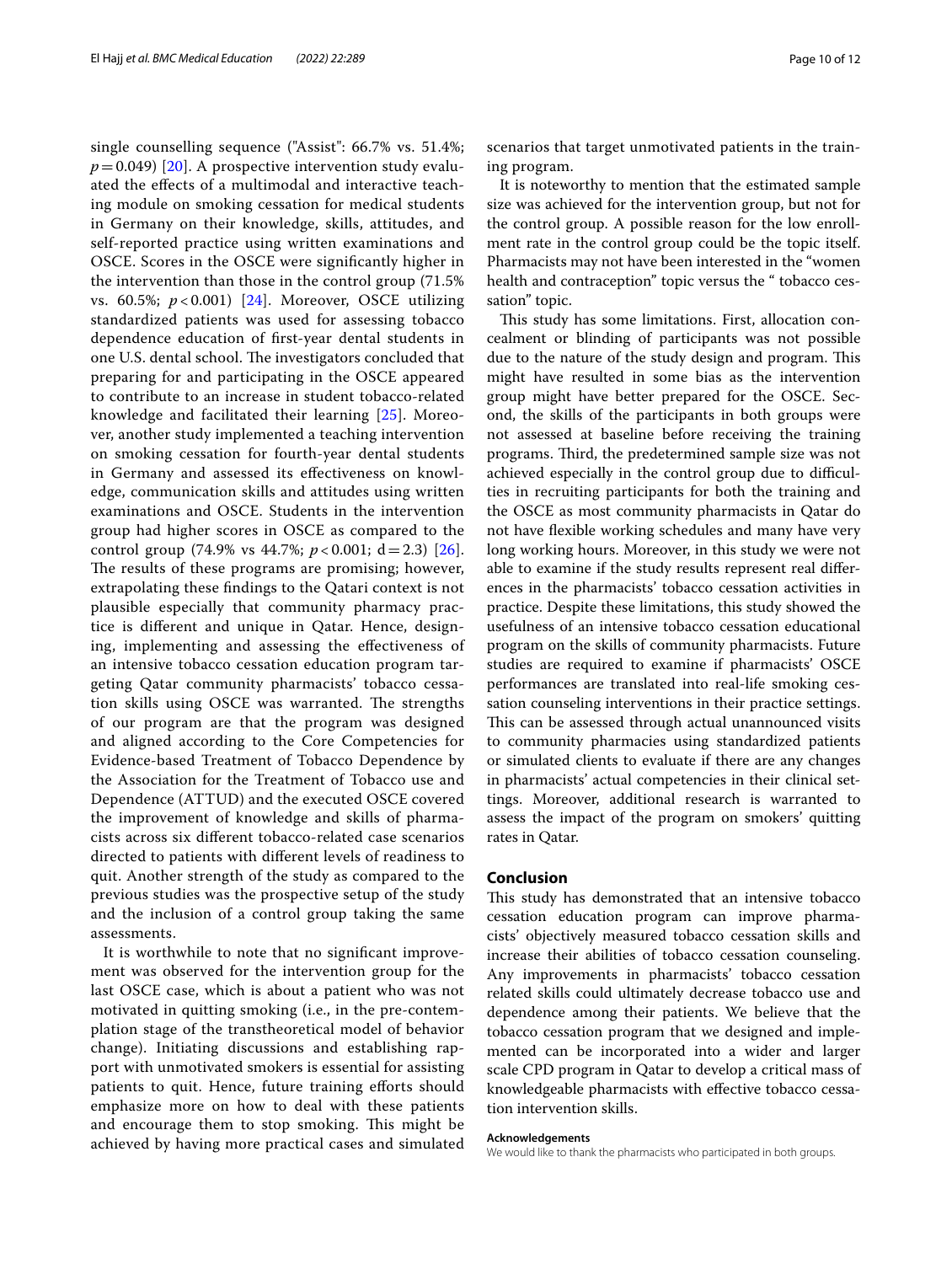#### **Authors' contributions**

MH is the lead principal investigator of the study leading its conception, design and execution. She wrote the study manuscript. AA, MOH and NK contributed in discussions related to the design of the research project, and review of all the drafts throughout the project. RS and NH helped in data collection and recruitment of participants. ZM assisted in data analysis and contributed in writing the results section of the manuscript. All authors read and approved the fnal manuscript.

#### **Funding**

This work was supported by a collaborative grant from Qatar University Office of Research and Graduate Studies [QUCG-CPH-2018\2019–3]. Its contents are solely the responsibility of the authors and do not necessarily represent the official views of Qatar University.

#### **Availability of data and materials**

The raw data and anonymized/pseudonymized data are available on request from the corresponding author, if required. The data are not publicly available due to ethical restrictions.

# **Declarations**

#### **Ethics approval and consent to participate**

The study protocol and all related instruments and forms were reviewed and granted ethical approval by the Qatar University Institutional Review Board (QU-IRB) (approval number: QU-IRB 906-E/18). All methods were performed in accordance with the relevant guidelines and regulations. Informed consent was obtained from all participants.

# **Consent for publication**

Informed consents for publication were obtained from the participants.

#### **Competing interests**

The authors declare that they have no competing interests.

#### **Author details**

<sup>1</sup> College of Pharmacy, QU Health, Qatar University, 2713 Doha, Qatar. <sup>2</sup> Kulliyyah of Pharmacy, International Islamic University Malaysia, 25200 Kuantan, Pahang, Malaysia. <sup>3</sup>Sidra Medicine, Education City, Al Rayyan Municipality, Qatar. <sup>4</sup>College of Pharmacy and Health Sciences, Ajman University, Ajman, UAE.<sup>5</sup> Medical Education, Weill Cornell Medicine-Qatar, P.O. Box 24144, Doha, Qatar. <sup>6</sup> Division of Epidemiology, Department of Population Health Sciences, Weill Cornell Medicine, New York, NY, USA.

# Received: 17 October 2021 Accepted: 24 March 2022 Published online: 18 April 2022

#### **References**

- <span id="page-10-0"></span>1. Prevalence | Tobacco Atlas. Tobacco Atlas. [https://tobaccoatlas.org/](https://tobaccoatlas.org/topic/prevalence/#) [topic/prevalence/#.](https://tobaccoatlas.org/topic/prevalence/#) Accessed 28 Jan 2021
- <span id="page-10-1"></span>2. Qatar | Tobacco Atlas. Tobacco Atlas. [https://tobaccoatlas.org/country/](https://tobaccoatlas.org/country/qatar/) [qatar/](https://tobaccoatlas.org/country/qatar/). Accessed 28 Jan 2021
- <span id="page-10-2"></span>3. Adams AJ, Hudmon KS. Pharmacist prescriptive authority for smoking cessation medications in the United States. J Am Pharm Assoc. 2018;58(3):253–7.<https://doi.org/10.1016/j.japh.2017.12.015>.
- <span id="page-10-3"></span>4. Csikar JI, Douglas GV, Pavitt S, et al. The cost-efectiveness of smoking cessation services provided by general dental practice, general medical practice, pharmacy and NHS Stop Smoking Services in the North of England. Community Dent Oral Epidemiol. 2016;44(2):119–27. [https://](https://doi.org/10.1111/cdoe.12195) [doi.org/10.1111/cdoe.12195.](https://doi.org/10.1111/cdoe.12195)
- <span id="page-10-4"></span>5. El Hajj M, Al Nakeeb R, Al-Qudah R. Smoking cessation counseling in Qatar: community pharmacists' attitudes, role perceptions and practices. Int J Clin Pharm. 2012;34(4):667–76. [https://doi.org/10.1007/](https://doi.org/10.1007/s11096-012-9663-x) [s11096-012-9663-x](https://doi.org/10.1007/s11096-012-9663-x).
- <span id="page-10-5"></span>6. Khan KZ, Ramachandran S, Gaunt K, et al. The Objective Structured Clinical Examination (OSCE): AMEE Guide No. 81. Part I: an historical and theoretical perspective. Med Teach. 2013;35(9):1437–46. [https://](https://doi.org/10.3109/0142159X.2013.818634) [doi.org/10.3109/0142159X.2013.818634](https://doi.org/10.3109/0142159X.2013.818634).
- 7. Khan KZ, Gaunt K, Ramachandran S, Pushkar P. The Objective Structured Clinical Examination (OSCE): AMEE Guide No. 81. Part II: organisation & administration. Med Teach. 2013;35(9):1447–63. [https://doi.org/](https://doi.org/10.3109/0142159X.2013.818635) [10.3109/0142159X.2013.818635](https://doi.org/10.3109/0142159X.2013.818635).
- 8. Patrício MF, Julião M, Fareleira F, et al. Is the OSCE a feasible tool to assess competencies in undergraduate medical education? Med Teach. 2013;35(6):503–14. <https://doi.org/10.3109/0142159X.2013.774330>.
- 9. Rushforth HE. Objective structured clinical examination (OSCE): review of literature and implications for nursing education. Nurse Educ Today. 2007;27(5):481–90. [https://doi.org/10.1016/j.nedt.2006.08.009.](https://doi.org/10.1016/j.nedt.2006.08.009)
- <span id="page-10-6"></span>10. Croft H, Gilligan C, Rasiah R, et al. Current Trends and Opportunities for Competency Assessment in Pharmacy Education-A Literature Review. Pharmacy (Basel). 2019;7(2):67. [https://doi.org/10.3390/pharmacy70](https://doi.org/10.3390/pharmacy7020067) [20067.](https://doi.org/10.3390/pharmacy7020067)
- <span id="page-10-7"></span>11. El Hajj MS, Awaisu A, Kheir N, et al. Evaluation of an intensive education program on the treatment of tobacco-use disorder for pharmacists: a study protocol for a randomized controlled trial. Trials. 2019;20(1):25. [https://doi.org/10.1186/s13063-018-3068-7.](https://doi.org/10.1186/s13063-018-3068-7)
- <span id="page-10-8"></span>12. Association for the Treatment of Tobacco use and Dependence: Core Competencies For Evidence-based Treatment of Tobacco Dependence [Internet]. 2005. [Accessed 12 May 2018]. Available from: [https://attud.](https://attud.org/pdf/Standards.pdf) [org/pdf/Standards.pdf](https://attud.org/pdf/Standards.pdf).
- <span id="page-10-9"></span>13. Schulz KF, Altman DG, Moher D. CONSORT 2010 Statement: updated guidelines for reporting parallel group randomized trials. BMJ. 2010;1(2):100–7.<https://doi.org/10.1136/bmj.c332>.
- <span id="page-10-10"></span>14. Simansalam S, Brewster JM, Nik Mohamed MH. Training Malaysian Pharmacy Undergraduates with Knowledge and Skills on Smoking Cessation. Am J Pharm Educ. 2015;79(5):71. [https://doi.org/10.5688/](https://doi.org/10.5688/ajpe79571) [ajpe79571](https://doi.org/10.5688/ajpe79571).
- <span id="page-10-11"></span>15. Martin BA, Chewning BA. Evaluating pharmacists' ability to counsel on tobacco cessation using two standardized patient scenarios. Patient Educ Couns. 2011;83(3):319–24. [https://doi.org/10.1016/j.pec.2010.12.010.](https://doi.org/10.1016/j.pec.2010.12.010)
- <span id="page-10-12"></span>16. Sinclair H, Bond C, Lennox A, et al. Training pharmacists and pharmacy assistants in the stage-of-change model of smoking cessation: a randomised controlled trial in Scotland. Tob Control. 1998;7(3):253–61. [https://doi.org/10.1136/tc.7.3.253.](https://doi.org/10.1136/tc.7.3.253)
- <span id="page-10-14"></span>17. Caponnetto P, DiPiazza J, Aiello M, et al. Training pharmacists in the stage-of-change model of smoking cessation and motivational interviewing: A randomized controlled trial. Health Psychol Open. 2017;4(2):2055102917736429. [https://doi.org/10.1177/2055102917](https://doi.org/10.1177/2055102917736429) [736429](https://doi.org/10.1177/2055102917736429).
- <span id="page-10-13"></span>18. Baliunas D, Ivanova A, Tanzini E, et al. Impact of comprehensive smoking cessation training of practitioners on patients' 6-month quit outcome. Can J Public Health. 2020;111(5):766–74. [https://doi.org/10.](https://doi.org/10.17269/s41997-020-00318-1) [17269/s41997-020-00318-1.](https://doi.org/10.17269/s41997-020-00318-1)
- <span id="page-10-15"></span>19. Fu SS, Roth C, Battaglia CT, et al. Training primary care clinicians in motivational interviewing: A comparison of two models. Patient Educ Couns. 2015;98(1):61–8. [https://doi.org/10.1016/j.pec.2014.10.007.](https://doi.org/10.1016/j.pec.2014.10.007)
- <span id="page-10-16"></span>20. Lauerer E, Tiedemann E, Polak T, et al. Can smoking cessation be taught online? A prospective study comparing e-learning and role-playing in medical education. Int J Med Educ. 2021;12:12–21. [https://doi.org/10.](https://doi.org/10.5116/ijme.5ff9.bccc) [5116/ijme.5f9.bccc](https://doi.org/10.5116/ijme.5ff9.bccc) (PMID: 33507877).
- 21. Ockene JK, Hayes RB, Churchill LC, et al. Teaching Medical Students to Help Patients Quit Smoking: Outcomes of a 10-School Randomized Controlled Trial. J Gen Intern Med. 2016;31(2):172–81. [https://doi.org/](https://doi.org/10.1007/s11606-015-3508-y) [10.1007/s11606-015-3508-y.](https://doi.org/10.1007/s11606-015-3508-y)
- 22. Fernandez K, Pandve HT, Debnath DJ. Use of interactive teaching methods in tobacco cessation program and examine it by using objective structured clinical exam. J Educ Health Promot. 2013;2:28. [https://](https://doi.org/10.4103/2277-9531.114210) [doi.org/10.4103/2277-9531.114210.](https://doi.org/10.4103/2277-9531.114210)
- 23. Park KY, Park HK, Hwang HS. Group randomized trial of teaching tobacco-cessation counseling to senior medical students: a peer roleplay module versus a standardized patient module. BMC Med Educ. 2019;19(1):231. <https://doi.org/10.1186/s12909-019-1668-x>.
- <span id="page-10-17"></span>24. Herold R, Schiekirka S, Brown J, et al. Structured Smoking Cessation Training for Medical Students: A Prospective Study. Nicotine Tob Res. 2016;18(12):2209–15. [https://doi.org/10.1093/ntr/ntw191.](https://doi.org/10.1093/ntr/ntw191)
- <span id="page-10-18"></span>25. Romito L, Schrader S, Zahl D. Using experiential learning and OSCEs to teach and assess tobacco dependence education with frst-year dental students. J Dent Educ. 2014;78(5):703–13 (PMID: 24789830).